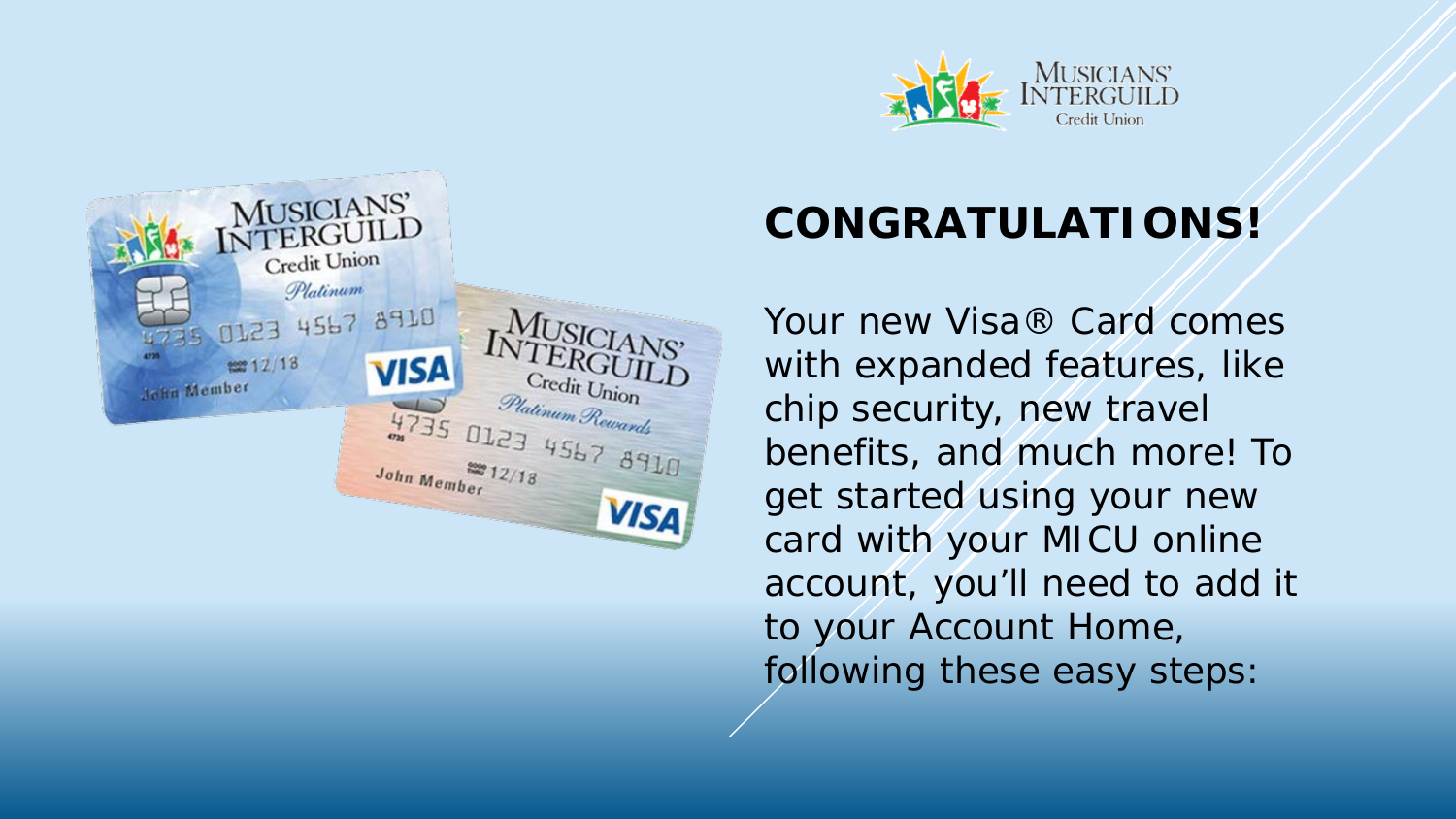|                                                        | MUSICIANS` INTERGUILD C U |              |                |           |                |                                       |
|--------------------------------------------------------|---------------------------|--------------|----------------|-----------|----------------|---------------------------------------|
| <b>Accounts</b><br><b>Transfers</b><br><b>Bill Pay</b> | <b>Self Service</b>       | Help         |                |           | Welcome        | Log Off                               |
| Account Summary Transactions Access Credit Card        |                           |              |                |           |                |                                       |
|                                                        |                           |              |                |           |                | Last signed on: 11/16/2015 2:40:48 PM |
|                                                        | <b>Account Summary</b>    |              |                |           |                |                                       |
| $\checkmark$                                           |                           |              |                |           |                |                                       |
| Shares                                                 |                           |              |                |           |                | <b>Direct Deposit</b>                 |
|                                                        |                           | Maturity     | <b>Balance</b> | Available |                |                                       |
| SO-SHARES                                              |                           |              |                |           | <b>Details</b> |                                       |
| S90-SHARE DRAFT<br>S91-SHARE DRAFT                     |                           |              |                |           | <b>Details</b> | direct.                               |
|                                                        |                           | <b>Total</b> |                |           | <b>Details</b> |                                       |
|                                                        |                           |              |                |           |                | Secure<br>Reliable                    |
|                                                        |                           |              |                |           |                | Convenient                            |
|                                                        |                           |              |                |           |                |                                       |
|                                                        |                           |              |                |           |                |                                       |
|                                                        |                           |              |                |           |                |                                       |
|                                                        |                           |              |                |           |                |                                       |
|                                                        |                           |              |                |           |                | AMERICA'S                             |
|                                                        |                           |              |                |           |                | <b>CREDIT</b>                         |
|                                                        |                           |              |                |           |                | <b>UNIONS®</b>                        |
| /2.0.0.0 © Copyright 2015                              |                           |              |                |           |                |                                       |



## First, log in to your online banking account and select "Access Credit Card."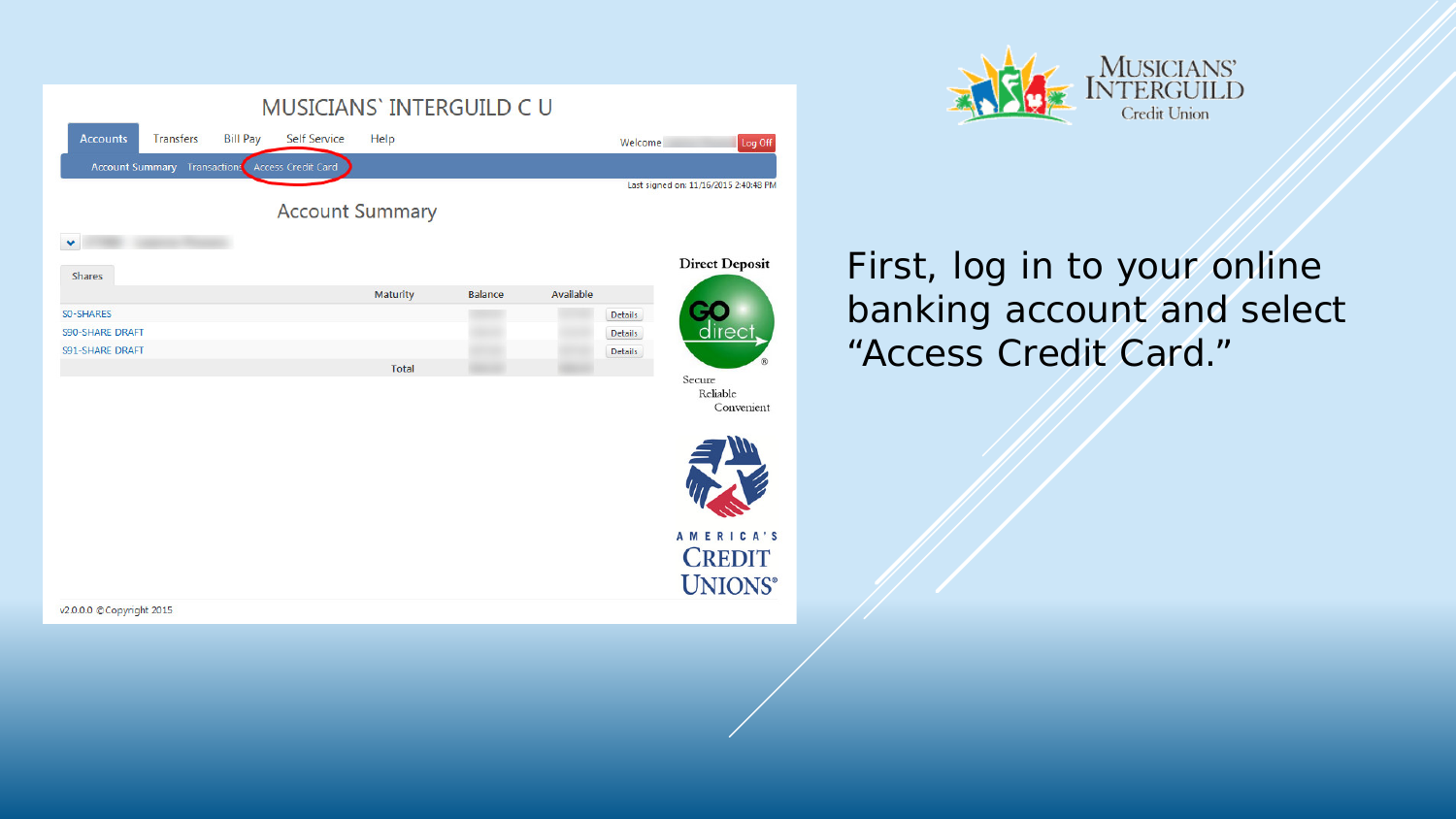

Contact Us | My Profile | Logout







Copyright Musicians Interguild Credit Union. All rights reserved.



1. In the "Quick Links" right side menu, click "Add Card." You'll need the card number, expiration date, and security code, so be sure to have your new card handy. When you're finished, submit the card and you'll see both your new Visa® and your old Mastercard<sup>®</sup> in your account as shown in the photo.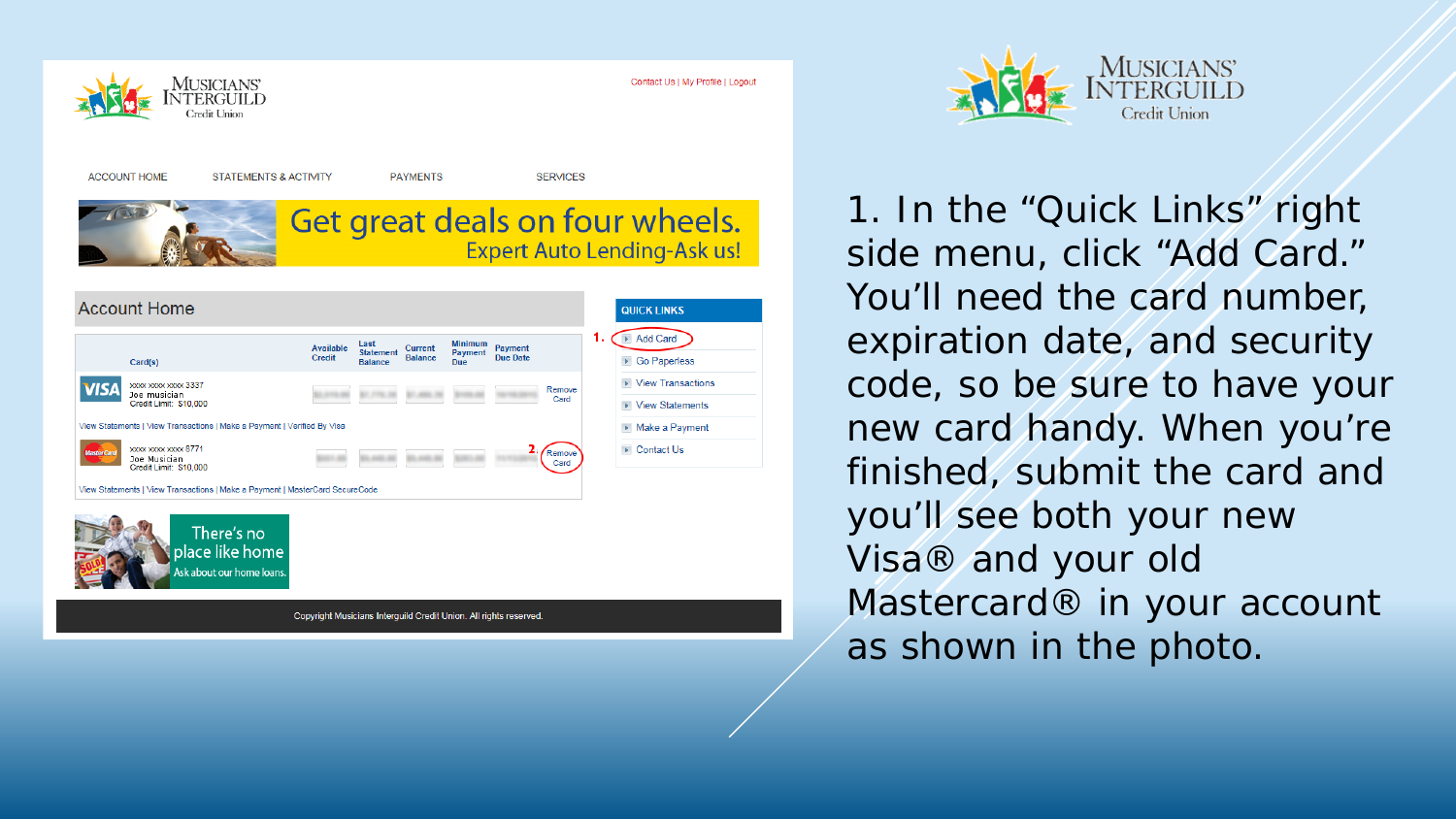

Contact Us | My Profile | Logout







Copyright Musicians Interguild Credit Union. All rights reserved.



2. Next, you'll need to remove your old Mastercard as the system won't accept payments made to that card (your balance and account history will transfer automatically). To do that, simply click on "Remove Card" located next to the Payment Due Date for that card and confirm.